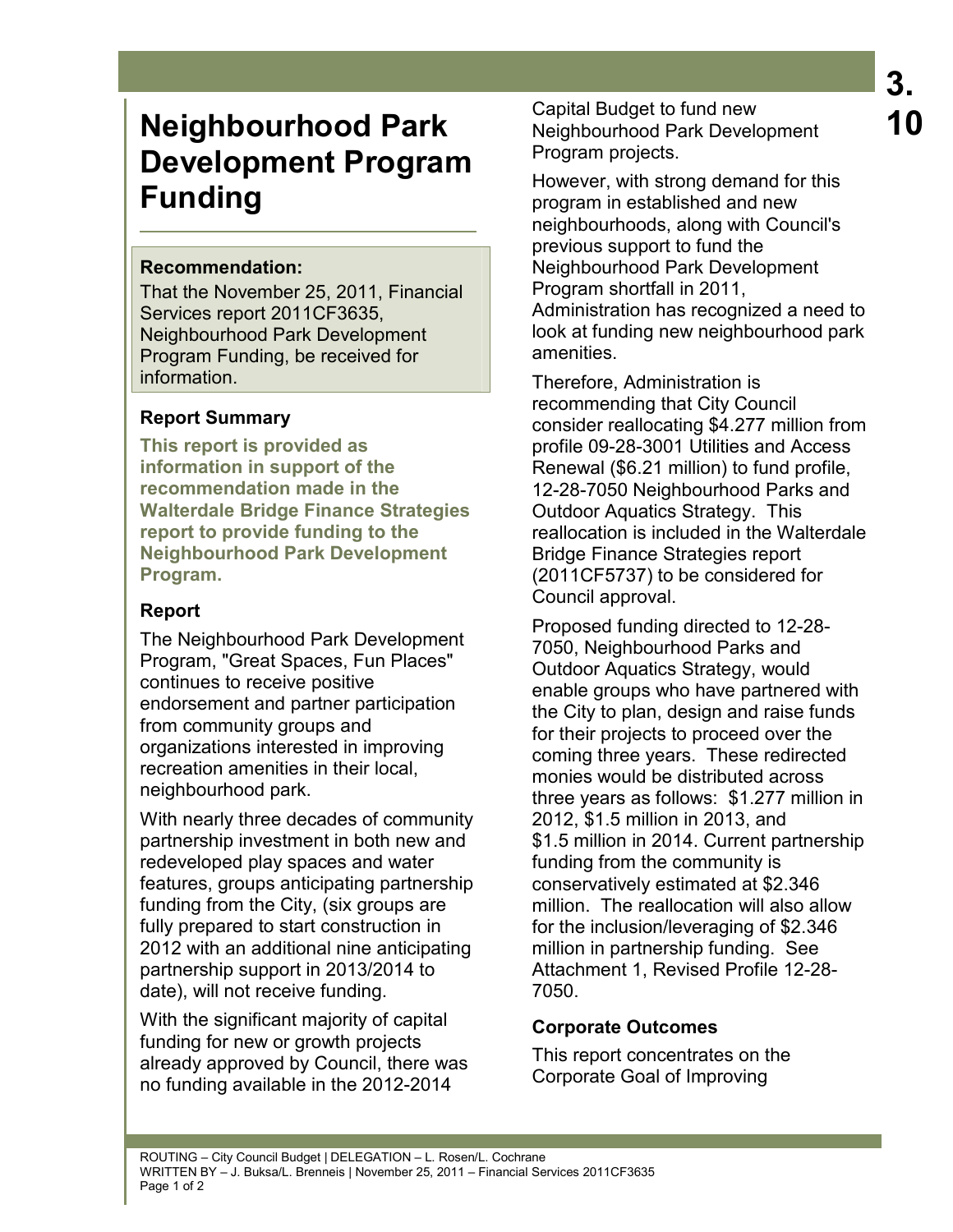#### **Neighbourhood Park Development Program Funding**

Edmonton's Livability by contributing to the following Corporate Outcomes:

- Established and emerging neighbourhoods enjoy parkland that meets community needs
- Services are accessible to all citizens
- Parks and green spaces are safe and clean for all citizens

#### **Budget/Financial Implications**

Profile 09-28-3001, Utilities and Access Renewal funding, advanced to 2012, will be reallocated to allow for new Neighbourhood Park Development Program and Outdoor Aquatics amenities to proceed over the next three year capital budget cycle. A currently funded profile, 12-28-3001, Utilities and Access Renewal, will continue to enable access and utility repairs on parkland to proceed as well.

#### **Attachments**

1. Revised Profile 12-28-7050

## **Others Reviewing this Report**

• L. Cochrane, General Manager, Community Services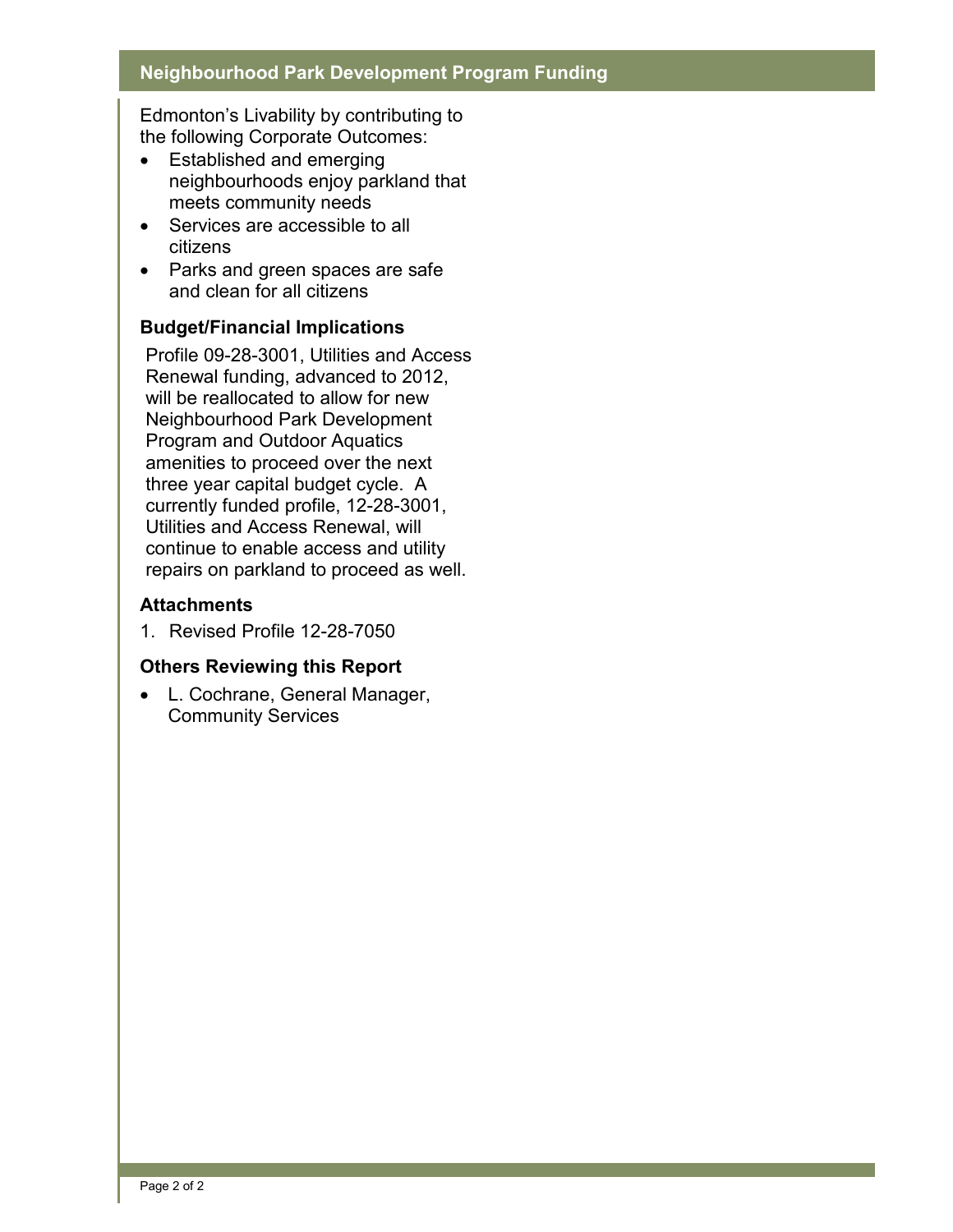# **Revised Profile 12-28-7050**

| <b>COMPOSITE</b><br><b>Community Services</b><br>(thousands of dollars)                                                                                                                                                                                                                                                                                                                                                                                                                                                                                                                                                                                                                                                                                                                                                                                                                                                                                                                                                                                                                                                                                                                                                                                                                                                                                                                                                                                                                                                                                                                                                                                                                                                                                         |                                                                                                           |  |                      |       |             |                                       |                     |      |                       |       |
|-----------------------------------------------------------------------------------------------------------------------------------------------------------------------------------------------------------------------------------------------------------------------------------------------------------------------------------------------------------------------------------------------------------------------------------------------------------------------------------------------------------------------------------------------------------------------------------------------------------------------------------------------------------------------------------------------------------------------------------------------------------------------------------------------------------------------------------------------------------------------------------------------------------------------------------------------------------------------------------------------------------------------------------------------------------------------------------------------------------------------------------------------------------------------------------------------------------------------------------------------------------------------------------------------------------------------------------------------------------------------------------------------------------------------------------------------------------------------------------------------------------------------------------------------------------------------------------------------------------------------------------------------------------------------------------------------------------------------------------------------------------------|-----------------------------------------------------------------------------------------------------------|--|----------------------|-------|-------------|---------------------------------------|---------------------|------|-----------------------|-------|
| PROGRAM:<br>Parks                                                                                                                                                                                                                                                                                                                                                                                                                                                                                                                                                                                                                                                                                                                                                                                                                                                                                                                                                                                                                                                                                                                                                                                                                                                                                                                                                                                                                                                                                                                                                                                                                                                                                                                                               | <b>LEAD DEPT:</b>                                                                                         |  |                      |       |             |                                       |                     |      |                       |       |
| <b>PROJECT NAME:</b>                                                                                                                                                                                                                                                                                                                                                                                                                                                                                                                                                                                                                                                                                                                                                                                                                                                                                                                                                                                                                                                                                                                                                                                                                                                                                                                                                                                                                                                                                                                                                                                                                                                                                                                                            | Neigh Parks & Outdoor Aquatic Strategy                                                                    |  |                      |       |             |                                       |                     |      | 12-28-7050            |       |
| Group-Criteria:<br>F-530 Projects To Provide A Minimum L Program Mgr:                                                                                                                                                                                                                                                                                                                                                                                                                                                                                                                                                                                                                                                                                                                                                                                                                                                                                                                                                                                                                                                                                                                                                                                                                                                                                                                                                                                                                                                                                                                                                                                                                                                                                           |                                                                                                           |  |                      |       | Brenneis L. |                                       | <b>Project Mgr:</b> |      |                       |       |
|                                                                                                                                                                                                                                                                                                                                                                                                                                                                                                                                                                                                                                                                                                                                                                                                                                                                                                                                                                                                                                                                                                                                                                                                                                                                                                                                                                                                                                                                                                                                                                                                                                                                                                                                                                 | Outcome: Connected to communities, have pride in thier City<br>Goal: Improve Edmonton's Livability (LIVE) |  |                      |       |             |                                       |                     |      |                       |       |
| <b>BUDGET</b>                                                                                                                                                                                                                                                                                                                                                                                                                                                                                                                                                                                                                                                                                                                                                                                                                                                                                                                                                                                                                                                                                                                                                                                                                                                                                                                                                                                                                                                                                                                                                                                                                                                                                                                                                   |                                                                                                           |  | Prior Years          | 2012  | 2013        | 2014                                  | 2015                | 2016 | Total                 |       |
| <b>Budget as Approved</b>                                                                                                                                                                                                                                                                                                                                                                                                                                                                                                                                                                                                                                                                                                                                                                                                                                                                                                                                                                                                                                                                                                                                                                                                                                                                                                                                                                                                                                                                                                                                                                                                                                                                                                                                       |                                                                                                           |  |                      |       |             |                                       |                     |      |                       |       |
| Change                                                                                                                                                                                                                                                                                                                                                                                                                                                                                                                                                                                                                                                                                                                                                                                                                                                                                                                                                                                                                                                                                                                                                                                                                                                                                                                                                                                                                                                                                                                                                                                                                                                                                                                                                          |                                                                                                           |  |                      | 1,973 | 2,325       | 2,325                                 |                     |      |                       | 6,623 |
| <b>Revised Budget</b>                                                                                                                                                                                                                                                                                                                                                                                                                                                                                                                                                                                                                                                                                                                                                                                                                                                                                                                                                                                                                                                                                                                                                                                                                                                                                                                                                                                                                                                                                                                                                                                                                                                                                                                                           |                                                                                                           |  |                      | 1.973 | 2.325       | 2.325                                 | ٠                   |      |                       | 6.623 |
| PLANNED AMOUNT NOT APPROVED FOR SPENDING                                                                                                                                                                                                                                                                                                                                                                                                                                                                                                                                                                                                                                                                                                                                                                                                                                                                                                                                                                                                                                                                                                                                                                                                                                                                                                                                                                                                                                                                                                                                                                                                                                                                                                                        |                                                                                                           |  |                      |       |             |                                       |                     |      |                       |       |
| <b>Existing Plan Expenditures</b>                                                                                                                                                                                                                                                                                                                                                                                                                                                                                                                                                                                                                                                                                                                                                                                                                                                                                                                                                                                                                                                                                                                                                                                                                                                                                                                                                                                                                                                                                                                                                                                                                                                                                                                               |                                                                                                           |  | ÷,                   | ÷,    | ÷           | ÷                                     | ÷                   | ٠    | ÷                     |       |
| Change                                                                                                                                                                                                                                                                                                                                                                                                                                                                                                                                                                                                                                                                                                                                                                                                                                                                                                                                                                                                                                                                                                                                                                                                                                                                                                                                                                                                                                                                                                                                                                                                                                                                                                                                                          |                                                                                                           |  |                      |       |             |                                       |                     |      |                       |       |
| <b>Revised Expenditures</b>                                                                                                                                                                                                                                                                                                                                                                                                                                                                                                                                                                                                                                                                                                                                                                                                                                                                                                                                                                                                                                                                                                                                                                                                                                                                                                                                                                                                                                                                                                                                                                                                                                                                                                                                     |                                                                                                           |  | ٠                    | ÷     | ÷           | ÷                                     |                     | ٠    | ÷                     |       |
| <b>TOTAL CAPITAL</b><br><b>EXPENDITURE PLAN</b>                                                                                                                                                                                                                                                                                                                                                                                                                                                                                                                                                                                                                                                                                                                                                                                                                                                                                                                                                                                                                                                                                                                                                                                                                                                                                                                                                                                                                                                                                                                                                                                                                                                                                                                 |                                                                                                           |  | ٠                    | 1.973 | 2.325       | 2.325                                 |                     | ٠    |                       | 6,623 |
|                                                                                                                                                                                                                                                                                                                                                                                                                                                                                                                                                                                                                                                                                                                                                                                                                                                                                                                                                                                                                                                                                                                                                                                                                                                                                                                                                                                                                                                                                                                                                                                                                                                                                                                                                                 | <b>Budget</b>                                                                                             |  |                      |       |             |                                       |                     |      |                       |       |
| Financing                                                                                                                                                                                                                                                                                                                                                                                                                                                                                                                                                                                                                                                                                                                                                                                                                                                                                                                                                                                                                                                                                                                                                                                                                                                                                                                                                                                                                                                                                                                                                                                                                                                                                                                                                       | Request                                                                                                   |  | <b>Prior Years</b>   | 2012  | 2013        | 2014                                  | 2015                | 2016 | Total                 |       |
| <b>General Financing</b>                                                                                                                                                                                                                                                                                                                                                                                                                                                                                                                                                                                                                                                                                                                                                                                                                                                                                                                                                                                                                                                                                                                                                                                                                                                                                                                                                                                                                                                                                                                                                                                                                                                                                                                                        | 4.277                                                                                                     |  |                      | 1.277 | 1,500       | 1,500                                 |                     | ٠    |                       | 4.277 |
| <b>Partnership Funding</b>                                                                                                                                                                                                                                                                                                                                                                                                                                                                                                                                                                                                                                                                                                                                                                                                                                                                                                                                                                                                                                                                                                                                                                                                                                                                                                                                                                                                                                                                                                                                                                                                                                                                                                                                      | 2.346                                                                                                     |  |                      | 696   | 825         | 825                                   |                     |      |                       | 2.346 |
| <b>Total Financing</b>                                                                                                                                                                                                                                                                                                                                                                                                                                                                                                                                                                                                                                                                                                                                                                                                                                                                                                                                                                                                                                                                                                                                                                                                                                                                                                                                                                                                                                                                                                                                                                                                                                                                                                                                          | 6.623                                                                                                     |  | $\ddot{\phantom{0}}$ | 1.973 | 2.325       | 2,325                                 |                     | ٠    |                       | 6,623 |
| <b>Description</b>                                                                                                                                                                                                                                                                                                                                                                                                                                                                                                                                                                                                                                                                                                                                                                                                                                                                                                                                                                                                                                                                                                                                                                                                                                                                                                                                                                                                                                                                                                                                                                                                                                                                                                                                              |                                                                                                           |  |                      |       |             |                                       |                     |      |                       |       |
| The Neighbourhood Parks & Outdoor Aquatic Strategy - New program provides funding<br>to cost share with the City of Edmonton community group matching contributions<br>under the Neighbourhood Park Development Program (NPDP) and Outdoor Aquatic<br>Strategy (OAS) for new construction as approved by council. Community groups<br>participate in park site development with design, labour and finances to provide<br>park amenities such as trees, walks, lighting, benches and playground equipment and<br>outdoor aquatic amenities. All play spaces and equipment have to be accessible to<br>persons with disabilities. Maximum funding is described under each program based on<br>a matching partnership basis. The City provides required infrastructure work to<br>support park development. Many of the funds raised by the communities are grant<br>based or lottery funded. Sixty percent of project costs are community funded, with<br>the City funding typically around forty percent of the total project costs.<br>Each project cost really varies pending on scope and scale of the development.<br>Typically a new park construction would cost \$600,000 - \$700,000 dollars. Outdoor<br>Aquatic Amenity \$250,000 - \$300,000.<br>Park development is typically a 2 -3 year process.<br>Projects for 2012-2014 may include:<br>- Carlton Spray Park Development<br>- Hodgson Park Development<br>- Magrath Park Development<br>- Windsor Park Development<br>- Strathcona Community Garden<br>- Twin Brooks Community<br>- Holyrood Spray Park<br>- Hollick Kenyon Park Development<br>- Eaux Claires Park and Spray Deck<br>- Cumberland Playground and Park Development<br>- Canon Ridge Spray Deck<br><b>Project Cost Breakdown</b> |                                                                                                           |  |                      |       |             |                                       |                     |      |                       |       |
|                                                                                                                                                                                                                                                                                                                                                                                                                                                                                                                                                                                                                                                                                                                                                                                                                                                                                                                                                                                                                                                                                                                                                                                                                                                                                                                                                                                                                                                                                                                                                                                                                                                                                                                                                                 |                                                                                                           |  |                      |       |             | Design<br>Construction<br>Contingency |                     | s    | 1,010<br>4,937<br>676 |       |
| Last Updated:<br>23-NOV-2011                                                                                                                                                                                                                                                                                                                                                                                                                                                                                                                                                                                                                                                                                                                                                                                                                                                                                                                                                                                                                                                                                                                                                                                                                                                                                                                                                                                                                                                                                                                                                                                                                                                                                                                                    |                                                                                                           |  |                      |       |             |                                       |                     | s    | 6,623                 |       |